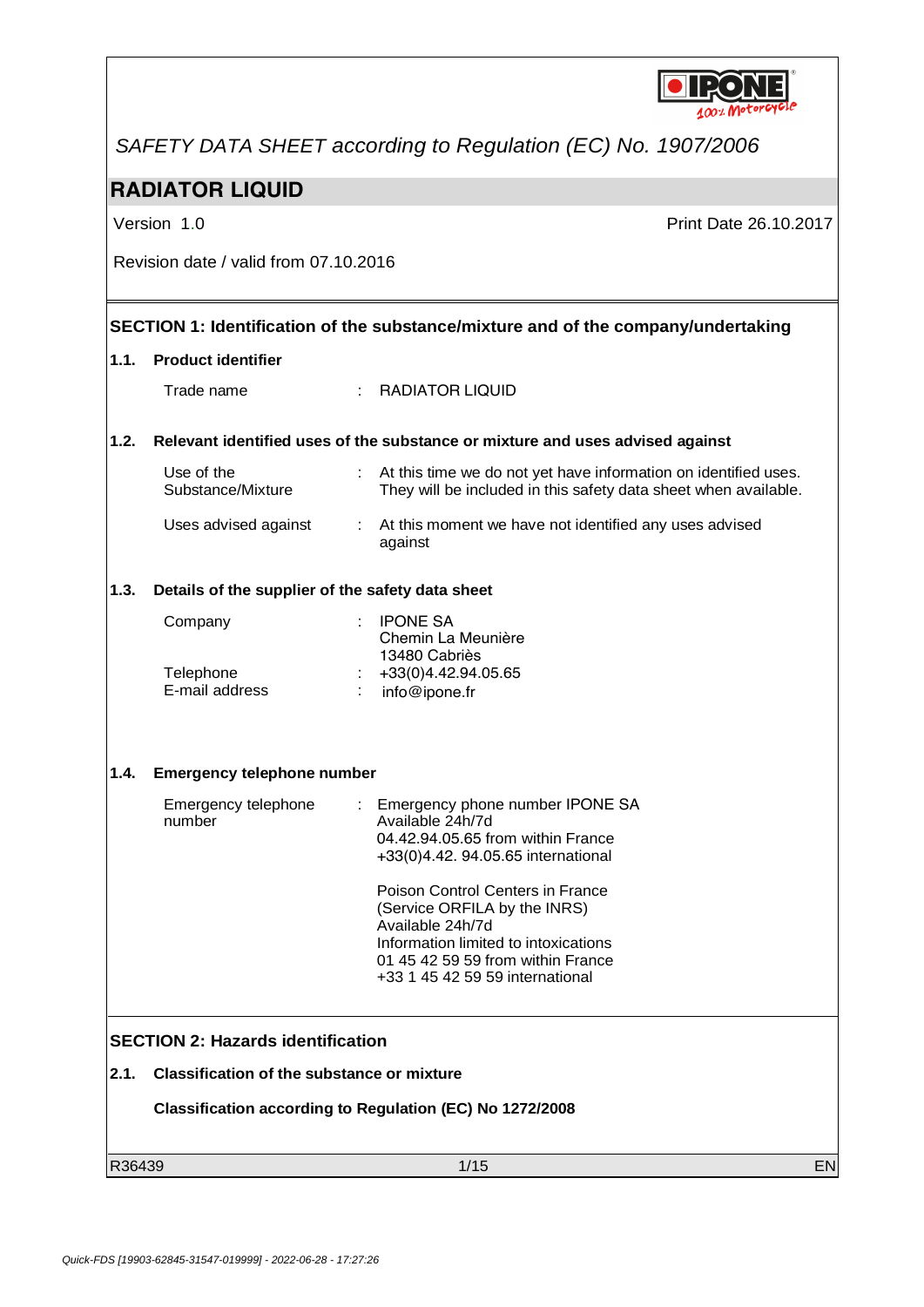

|      | REGULATION (EC) No 1272/2008                          |   |                          |                                                                                                                   |                                    |    |
|------|-------------------------------------------------------|---|--------------------------|-------------------------------------------------------------------------------------------------------------------|------------------------------------|----|
|      | <b>Hazard class</b>                                   |   | <b>Hazard category</b>   | <b>Target Organs</b>                                                                                              | <b>Hazard</b><br><b>statements</b> |    |
|      | Acute toxicity (Oral)                                 |   | Category 4               |                                                                                                                   | H302                               |    |
|      | Specific target organ toxicity<br>- repeated exposure |   | Category 2               | Kidney                                                                                                            | H373                               |    |
|      |                                                       |   |                          | For the full text of the H-Statements mentioned in this Section, see Section 16.                                  |                                    |    |
|      | Most important adverse effects                        |   |                          |                                                                                                                   |                                    |    |
|      | Human Health                                          |   |                          | See section 11 for toxicological information.                                                                     |                                    |    |
|      | Physical and chemical<br>hazards                      |   |                          | See section 9 for physicochemical information.                                                                    |                                    |    |
|      | Potential environmental<br>effects                    |   |                          | See section 12 for environmental information.                                                                     |                                    |    |
| 2.2. | <b>Label elements</b>                                 |   |                          |                                                                                                                   |                                    |    |
|      | Labelling according to Regulation (EC) No 1272/2008   |   |                          |                                                                                                                   |                                    |    |
|      | Hazard symbols                                        |   |                          |                                                                                                                   |                                    |    |
|      | Signal word                                           |   | Warning                  |                                                                                                                   |                                    |    |
|      | <b>Hazard statements</b>                              |   | H <sub>302</sub><br>H373 | Harmful if swallowed.<br>May cause damage to organs (Kidney)<br>through prolonged or repeated exposure.           |                                    |    |
|      | Precautionary<br>statements                           |   |                          |                                                                                                                   |                                    |    |
|      | Prevention                                            |   | P <sub>260</sub>         | Do not breathe dust/ fume/ gas/ mist/                                                                             |                                    |    |
|      |                                                       |   | P264<br>P270             | vapours/ spray.<br>Wash skin thoroughly after handling.<br>Do not eat, drink or smoke when using this<br>product. |                                    |    |
|      | Response                                              |   | $P301 + P312 + P330$     | IF SWALLOWED: Call a POISON<br>CENTER/doctor if you feel unwell. Rinse<br>mouth.                                  |                                    |    |
|      |                                                       |   | P314                     | Get medical advice/ attention if you feel<br>unwell.                                                              |                                    |    |
|      | Disposal                                              | ÷ | P <sub>501</sub>         | Dispose of contents/ container to an<br>approved waste disposal plant.                                            |                                    |    |
|      | R36439 / Version 1.0                                  |   | 2/15                     |                                                                                                                   |                                    | EN |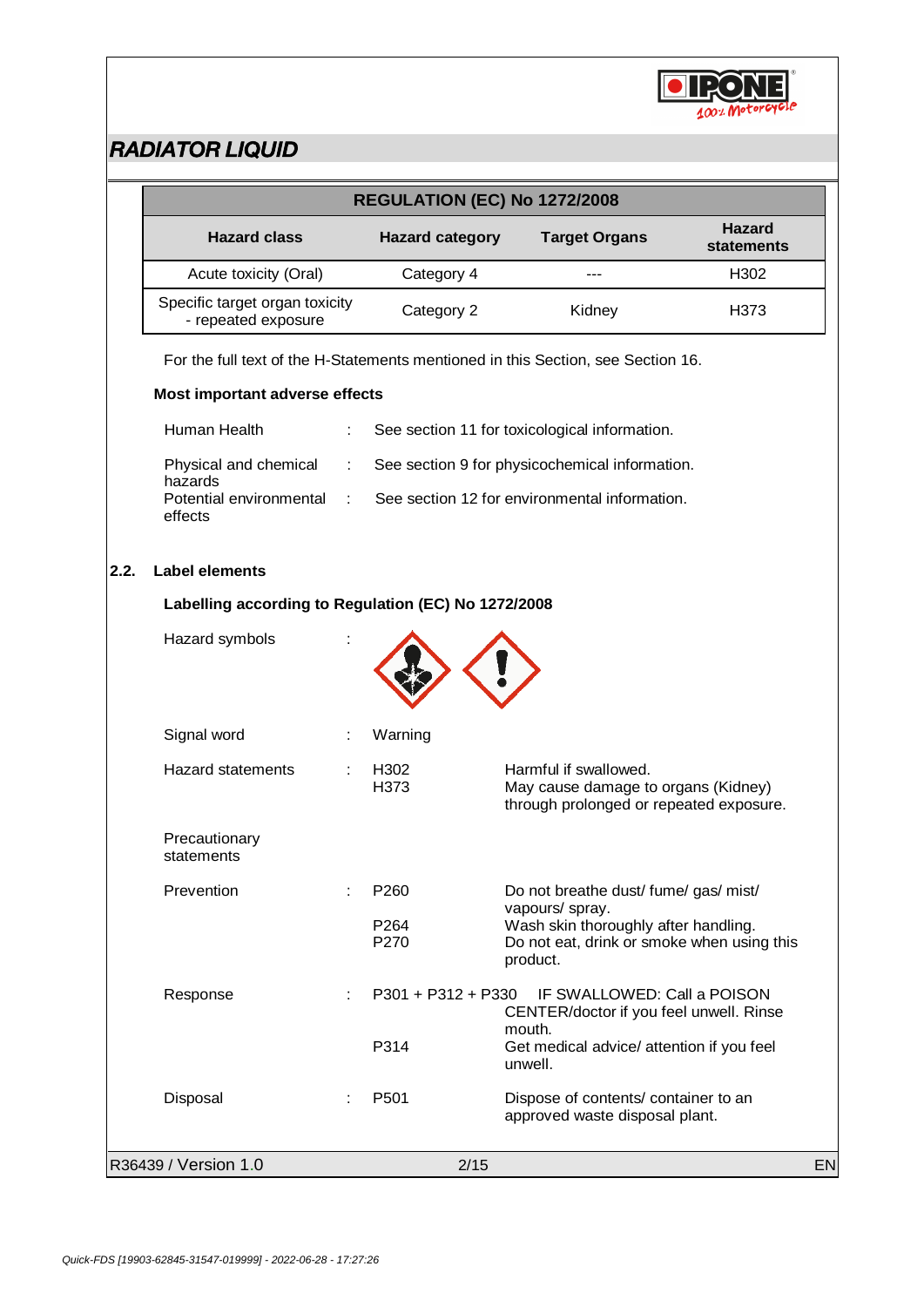

#### **Hazardous components which must be listed on the label:**

• ethanediol

#### **2.3. Other hazards**

For Results of PBT and vPvB assessment see section 12.5.

#### **SECTION 3: Composition/information on ingredients**

#### **3.2. Mixtures**

|                                                         |                                                                                         |              | <b>Classification</b><br>(REGULATION (EC) No 1272/2008) |                          |
|---------------------------------------------------------|-----------------------------------------------------------------------------------------|--------------|---------------------------------------------------------|--------------------------|
|                                                         | Hazardous components                                                                    | Amount [%]   | Hazard class / Hazard<br>category                       | <b>Hazard statements</b> |
| ethanediol                                              |                                                                                         |              |                                                         |                          |
| Index-No.<br>CAS-No.<br>EC-No.<br>EU REACH-<br>Reg. No. | $: 603-027-00-1$<br>$: 107-21-1$<br>$: 203 - 473 - 3$<br>$: 01 - 2119456816 - 28 - xxx$ | $>= 30 - 50$ | Acute Tox.4<br>STOT RE2                                 | H302<br>H373             |

For the full text of the H-Statements mentioned in this Section, see Section 16.

#### **SECTION 4: First aid measures**

#### **4.1. Description of first aid measures**

|      | R36439 / Version 1.0    | 3/15                                                                                                                                                                                                          | EN |
|------|-------------------------|---------------------------------------------------------------------------------------------------------------------------------------------------------------------------------------------------------------|----|
|      | Symptoms                | : See Section 11 for more detailed information on health effects<br>and symptoms.                                                                                                                             |    |
| 4.2. |                         | Most important symptoms and effects, both acute and delayed                                                                                                                                                   |    |
|      | If swallowed            | : Rinse mouth with water. Never give anything by mouth to an<br>unconscious person. If a person vomits when lying on his back,<br>place him in the recovery position. Call a physician<br><i>immediately.</i> |    |
|      | In case of eye contact  | : Rinse immediately with plenty of water, also under the eyelids.<br>If eye irritation persists, consult a specialist.                                                                                        |    |
|      | In case of skin contact | : Wash off immediately with soap and plenty of water. If skin<br>irritation persists, call a physician.                                                                                                       |    |
|      | If inhaled              | : Move to fresh air. If symptoms call a physician.                                                                                                                                                            |    |
|      | General advice          | : Take off all contaminated clothing immediately.                                                                                                                                                             |    |
|      |                         |                                                                                                                                                                                                               |    |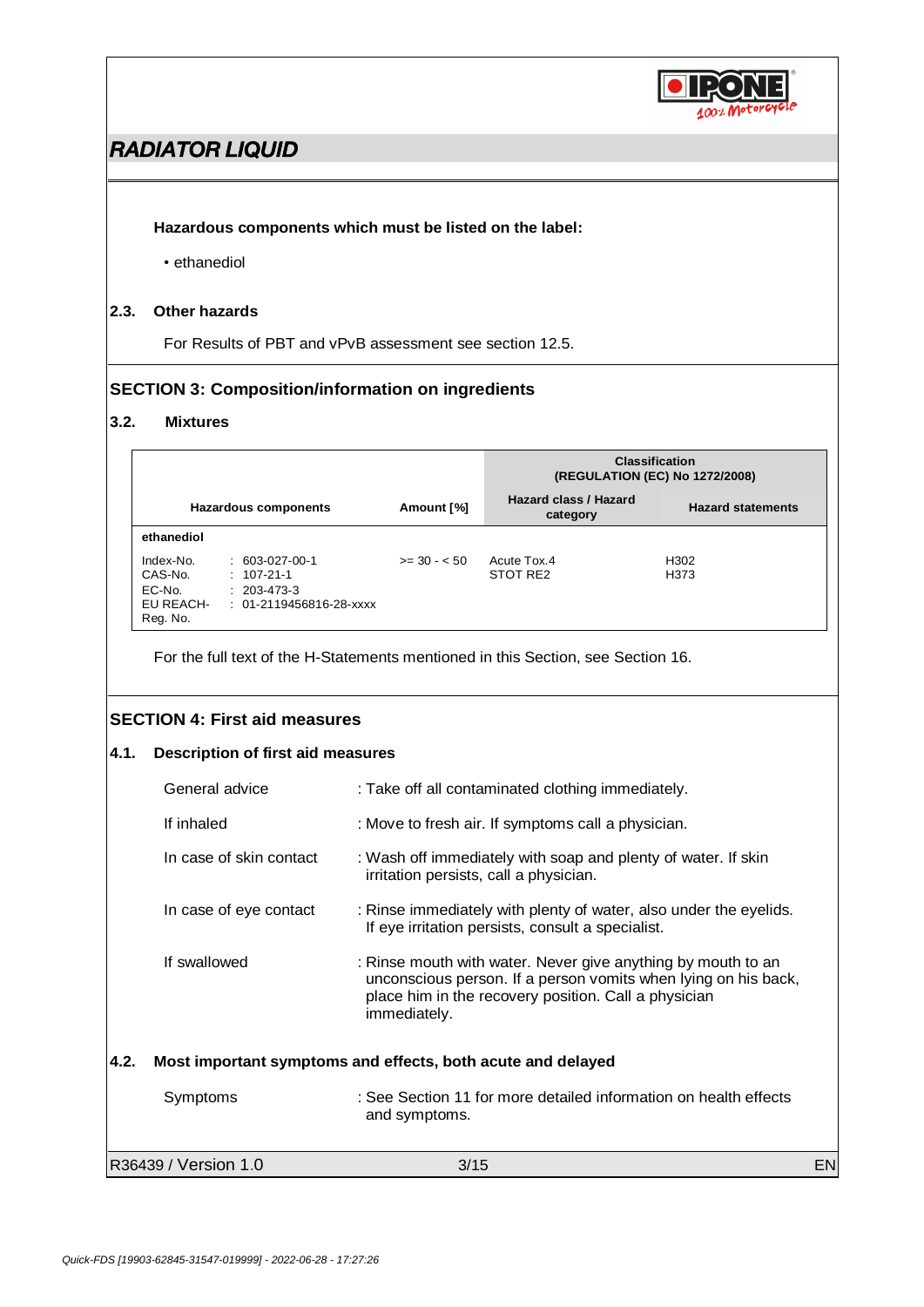

|      | Effects<br>: See Section 11 for more detailed information on health effects<br>and symptoms. |                                                                                                                                                                                                                |    |  |  |
|------|----------------------------------------------------------------------------------------------|----------------------------------------------------------------------------------------------------------------------------------------------------------------------------------------------------------------|----|--|--|
| 4.3. |                                                                                              | Indication of any immediate medical attention and special treatment needed                                                                                                                                     |    |  |  |
|      | Treatment<br>: Treat symptomatically.                                                        |                                                                                                                                                                                                                |    |  |  |
|      | <b>SECTION 5: Firefighting measures</b>                                                      |                                                                                                                                                                                                                |    |  |  |
| 5.1. | <b>Extinguishing media</b>                                                                   |                                                                                                                                                                                                                |    |  |  |
|      | Suitable extinguishing<br>media<br>Unsuitable extinguishing<br>media                         | Use extinguishing measures that are appropriate to local<br>circumstances and the surrounding environment.<br>High volume water jet                                                                            |    |  |  |
| 5.2. |                                                                                              | Special hazards arising from the substance or mixture                                                                                                                                                          |    |  |  |
|      | Specific hazards during                                                                      | Incomplete combustion may form toxic pyrolysis products.                                                                                                                                                       |    |  |  |
|      | firefighting<br>Hazardous combustion<br>products                                             | Carbon monoxide, Carbon dioxide (CO2)                                                                                                                                                                          |    |  |  |
| 5.3. | <b>Advice for firefighters</b>                                                               |                                                                                                                                                                                                                |    |  |  |
|      | Special protective<br>equipment for firefighters<br>Further advice                           | In the event of fire, wear self-contained breathing<br>apparatus. Wear personal protective equipment.<br>Collect contaminated fire extinguishing water separately. This<br>must not be discharged into drains. |    |  |  |
|      | <b>SECTION 6: Accidental release measures</b>                                                |                                                                                                                                                                                                                |    |  |  |
| 6.1. | Personal precautions, protective equipment and emergency procedures                          |                                                                                                                                                                                                                |    |  |  |
|      | Personal precautions                                                                         | : Use personal protective equipment. Keep away unprotected<br>persons. Ensure adequate ventilation. Avoid contact with skin<br>and eyes. Do not breathe vapours or spray mist.                                 |    |  |  |
| 6.2. | <b>Environmental precautions</b>                                                             |                                                                                                                                                                                                                |    |  |  |
|      | Environmental<br>precautions                                                                 | : Do not flush into surface water or sanitary sewer system.<br>Avoid subsoil penetration.                                                                                                                      |    |  |  |
| 6.3. |                                                                                              | Methods and materials for containment and cleaning up                                                                                                                                                          |    |  |  |
|      | Methods and materials for<br>containment and cleaning<br>up                                  | : Absorb with liquid-binding material (sand, diatomite, acid<br>binders, universal binders). Keep in suitable, closed<br>containers for disposal.                                                              |    |  |  |
|      | Further information                                                                          | : Treat recovered material as described in the section "Disposal<br>considerations".                                                                                                                           |    |  |  |
| 6.4. | <b>Reference to other sections</b>                                                           |                                                                                                                                                                                                                |    |  |  |
|      | R36439 / Version 1.0                                                                         | 4/15                                                                                                                                                                                                           | EN |  |  |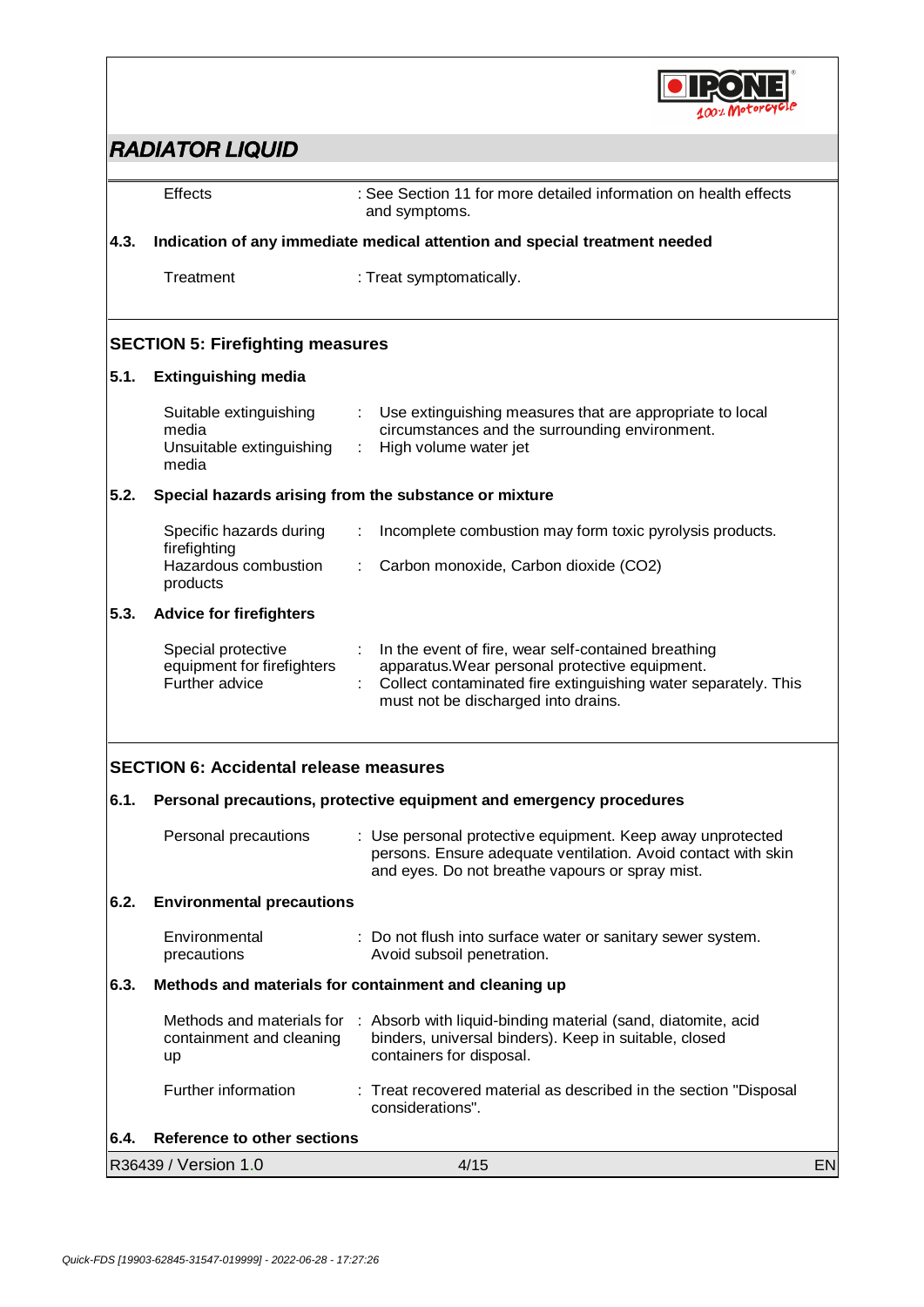See Section 1 for emergency contact information. See Section 8 for information on personal protective equipment. See Section 13 for waste treatment information.

#### **SECTION 7: Handling and storage**

#### **7.1. Precautions for safe handling**

|      | Advice on safe handling                            | : Keep container tightly closed. Avoid formation of aerosol.<br>Ensure adequate ventilation. Use personal protective<br>equipment. Avoid contact with skin, eyes and clothing.<br>Emergency eye wash fountains and emergency showers<br>should be available in the immediate vicinity. |
|------|----------------------------------------------------|----------------------------------------------------------------------------------------------------------------------------------------------------------------------------------------------------------------------------------------------------------------------------------------|
|      | Hygiene measures                                   | : Keep away from food, drink and animal feedingstuffs. Smoking,<br>eating and drinking should be prohibited in the application area.<br>Wash hands before breaks and at the end of workday. Take off<br>all contaminated clothing immediately.                                         |
| 7.2. |                                                    | Conditions for safe storage, including any incompatibilities                                                                                                                                                                                                                           |
|      | Requirements for storage<br>areas and containers   | : Suitable materials for containers: Carbon steel; Stainless steel;<br>polyethylene; Unsuitable materials for containers: Aluminium;<br>natural rubber                                                                                                                                 |
|      | Advice on protection<br>against fire and explosion | : Normal measures for preventive fire protection.                                                                                                                                                                                                                                      |
|      | Further information on<br>storage conditions       | : Keep tightly closed in a dry and cool place.                                                                                                                                                                                                                                         |
|      | Advice on common<br>storage                        | : Keep away from food, drink and animal feedingstuffs.                                                                                                                                                                                                                                 |
| 7.3. | Specific end use(s)                                |                                                                                                                                                                                                                                                                                        |

Specific use(s) : No information available.

#### **SECTION 8: Exposure controls/personal protection**

#### **8.1. Control parameters**

| Component:                                                    | ethanediol                                                         |   | CAS-No. 107-21-1  |    |
|---------------------------------------------------------------|--------------------------------------------------------------------|---|-------------------|----|
|                                                               | Derived No Effect Level (DNEL)/Derived Minimal Effect Level (DMEL) |   |                   |    |
| <b>DNEL</b><br>Workers, Long-term - local effects, Inhalation |                                                                    |   | $35 \text{ mg/m}$ |    |
| <b>DNEL</b>                                                   | Workers, Long-term - systemic effects, Skin contact                | ÷ | 106 mg/kg bw/day  |    |
| R36439 / Version 1.0                                          | 5/15                                                               |   |                   | EN |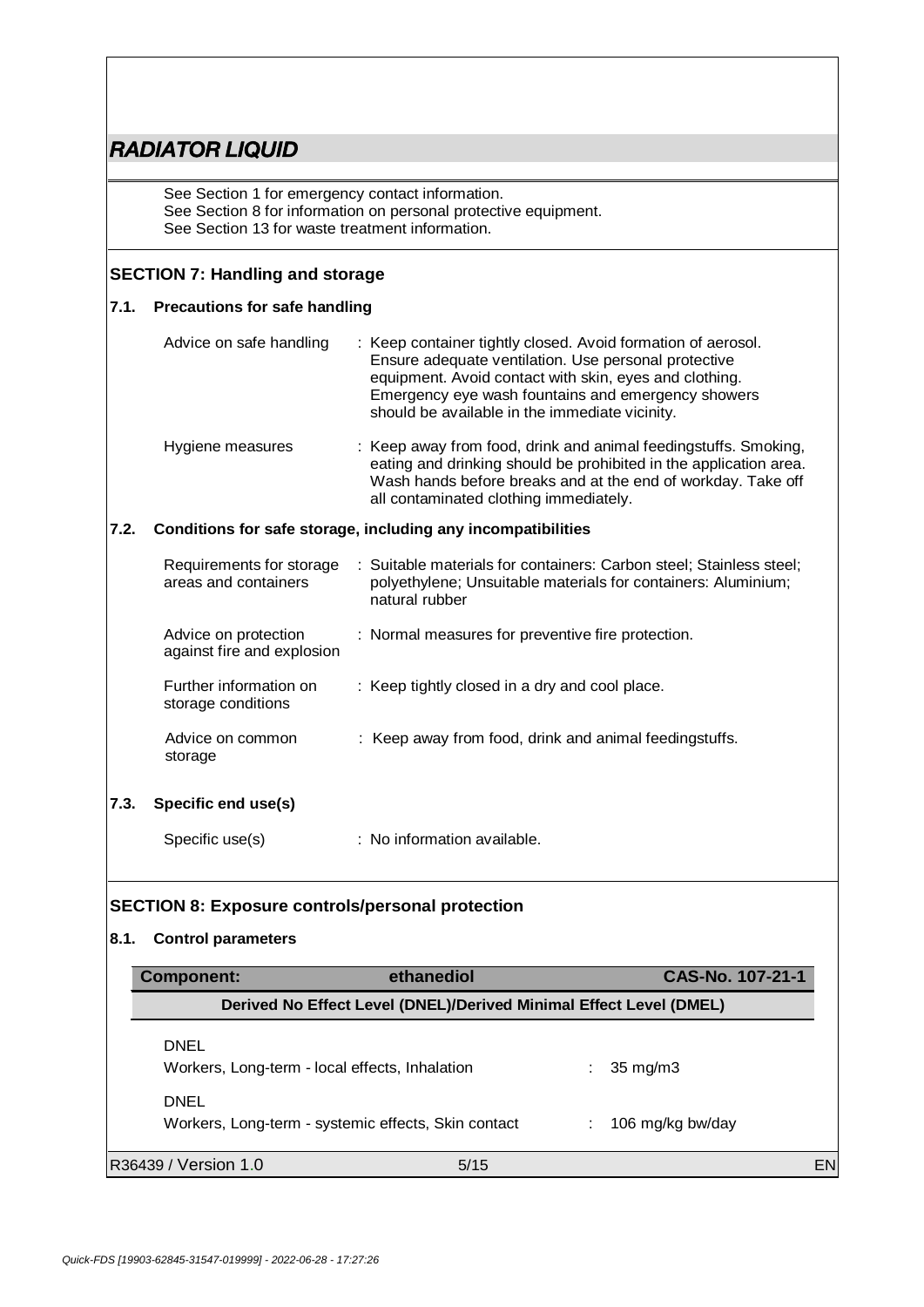

|      | <b>DNEL</b><br>Consumers, Long-term - local effects, Inhalation                                                                                                                                                                                                                                                                                                                                                                                                          | $\mathbb{Z}^{\mathbb{Z}}$ | $7 \text{ mg/m}$ 3 |    |
|------|--------------------------------------------------------------------------------------------------------------------------------------------------------------------------------------------------------------------------------------------------------------------------------------------------------------------------------------------------------------------------------------------------------------------------------------------------------------------------|---------------------------|--------------------|----|
|      | <b>DNEL</b><br>Consumers, Long-term - systemic effects, Skin contact : 53 mg/kg bw/day                                                                                                                                                                                                                                                                                                                                                                                   |                           |                    |    |
|      | <b>Predicted No Effect Concentration (PNEC)</b>                                                                                                                                                                                                                                                                                                                                                                                                                          |                           |                    |    |
|      | Fresh water                                                                                                                                                                                                                                                                                                                                                                                                                                                              |                           | $10$ mg/l          |    |
|      | Marine water                                                                                                                                                                                                                                                                                                                                                                                                                                                             |                           | 1 mg/l             |    |
|      | Intermittent releases                                                                                                                                                                                                                                                                                                                                                                                                                                                    |                           | $10$ mg/l          |    |
|      | Sewage treatment plant (STP)                                                                                                                                                                                                                                                                                                                                                                                                                                             |                           | 199,5 mg/l         |    |
|      | Fresh water sediment                                                                                                                                                                                                                                                                                                                                                                                                                                                     |                           | 20,9 mg/kg         |    |
|      | Soil                                                                                                                                                                                                                                                                                                                                                                                                                                                                     |                           | 1,53 mg/kg         |    |
|      | <b>Other Occupational Exposure Limit Values</b>                                                                                                                                                                                                                                                                                                                                                                                                                          |                           |                    |    |
|      | EU. Indicative Exposure Limit Values in Directives 91/322/EEC, 2000/39/EC, 2006/15/EC,<br>2009/161/EU, Time Weighted Average (TWA):<br>20 ppm, 52 mg/m3<br>Indicative<br>EU. Indicative Exposure Limit Values in Directives 91/322/EEC, 2000/39/EC, 2006/15/EC,<br>2009/161/EU, Short Term Exposure Limit (STEL):<br>40 ppm, 104 mg/m3<br>Indicative                                                                                                                     |                           |                    |    |
|      | France. Threshold Limit Values (VLEP) for Occupational Exposure, French Short Term Limit<br>(VLCT):, Vapor.<br>40 ppm, 104 mg/m3<br>Regulatory indicative (VRI)<br>France. Threshold Limit Values (VLEP) for Occupational Exposure, French Time Weighted<br>Average (VME):, Vapor.<br>20 ppm, 52 mg/m3<br>Regulatory indicative (VRI)<br>France. Threshold Limit Values (VLEP) for Occupational Exposure, Skin designation:, Vapor.<br>Can be absorbed through the skin. |                           |                    |    |
| 8.2. | <b>Exposure controls</b>                                                                                                                                                                                                                                                                                                                                                                                                                                                 |                           |                    |    |
|      | Appropriate engineering controls                                                                                                                                                                                                                                                                                                                                                                                                                                         |                           |                    |    |
|      | Refer to protective measures listed in sections 7 and 8.                                                                                                                                                                                                                                                                                                                                                                                                                 |                           |                    |    |
|      | Personal protective equipment                                                                                                                                                                                                                                                                                                                                                                                                                                            |                           |                    |    |
|      | R36439 / Version 1.0<br>6/15                                                                                                                                                                                                                                                                                                                                                                                                                                             |                           |                    | EN |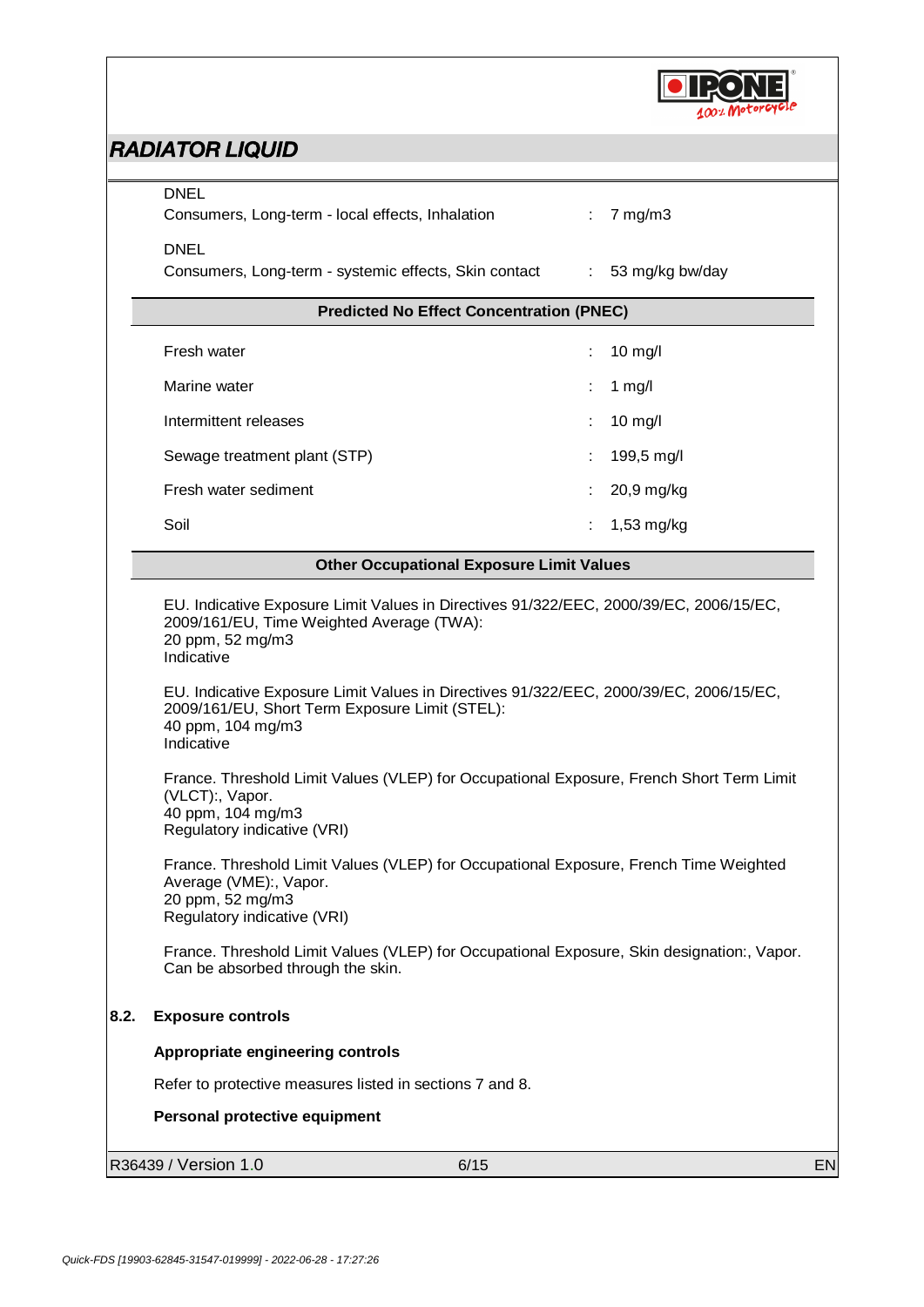

|      | <b>Respiratory protection</b>                      |   |                                                                                                                                                                                                                                                                                                                                                                                                                                                                                           |  |  |  |  |
|------|----------------------------------------------------|---|-------------------------------------------------------------------------------------------------------------------------------------------------------------------------------------------------------------------------------------------------------------------------------------------------------------------------------------------------------------------------------------------------------------------------------------------------------------------------------------------|--|--|--|--|
|      | Advice                                             |   | Required, if exposure limit is exceeded (e.g. OEL).<br>Respiratory protection complying with EN 141.<br>Recommended Filter type:A                                                                                                                                                                                                                                                                                                                                                         |  |  |  |  |
|      | Hand protection                                    |   |                                                                                                                                                                                                                                                                                                                                                                                                                                                                                           |  |  |  |  |
|      | Advice                                             |   | Protective gloves complying with EN 374.<br>Please observe the instructions regarding permeability and<br>breakthrough time which are provided by the supplier of the gloves.<br>Also take into consideration the specific local conditions under<br>which the product is used, such as the danger of cuts, abrasion,<br>and the contact time.<br>Protective gloves should be replaced at first signs of wear.<br>The following materials are suitable:<br>butyl-rubber<br>Nitrile rubber |  |  |  |  |
|      | Eye protection                                     |   |                                                                                                                                                                                                                                                                                                                                                                                                                                                                                           |  |  |  |  |
|      | Advice                                             |   | Safety glasses with side-shields conforming to EN166                                                                                                                                                                                                                                                                                                                                                                                                                                      |  |  |  |  |
|      | Skin and body protection                           |   |                                                                                                                                                                                                                                                                                                                                                                                                                                                                                           |  |  |  |  |
|      | Advice                                             |   | Wear personal protective equipment.                                                                                                                                                                                                                                                                                                                                                                                                                                                       |  |  |  |  |
|      | <b>Environmental exposure controls</b>             |   |                                                                                                                                                                                                                                                                                                                                                                                                                                                                                           |  |  |  |  |
|      | General advice                                     | ÷ | Do not flush into surface water or sanitary sewer system.<br>Avoid subsoil penetration.                                                                                                                                                                                                                                                                                                                                                                                                   |  |  |  |  |
|      | <b>SECTION 9: Physical and chemical properties</b> |   |                                                                                                                                                                                                                                                                                                                                                                                                                                                                                           |  |  |  |  |
| 9.1. |                                                    |   | Information on basic physical and chemical properties                                                                                                                                                                                                                                                                                                                                                                                                                                     |  |  |  |  |
|      | Form                                               |   | $:$ liquid                                                                                                                                                                                                                                                                                                                                                                                                                                                                                |  |  |  |  |
|      | Colour                                             |   | Turquoise                                                                                                                                                                                                                                                                                                                                                                                                                                                                                 |  |  |  |  |
|      | Odour                                              |   | odourless                                                                                                                                                                                                                                                                                                                                                                                                                                                                                 |  |  |  |  |
|      | <b>Odour Threshold</b>                             |   | not determined                                                                                                                                                                                                                                                                                                                                                                                                                                                                            |  |  |  |  |
|      | pH                                                 |   | not determined                                                                                                                                                                                                                                                                                                                                                                                                                                                                            |  |  |  |  |
|      | Freezing point                                     |   | not determined                                                                                                                                                                                                                                                                                                                                                                                                                                                                            |  |  |  |  |
|      | Boiling point/boiling range                        |   | 100 - 197 °C                                                                                                                                                                                                                                                                                                                                                                                                                                                                              |  |  |  |  |
|      | Flash point                                        |   | >111 °C                                                                                                                                                                                                                                                                                                                                                                                                                                                                                   |  |  |  |  |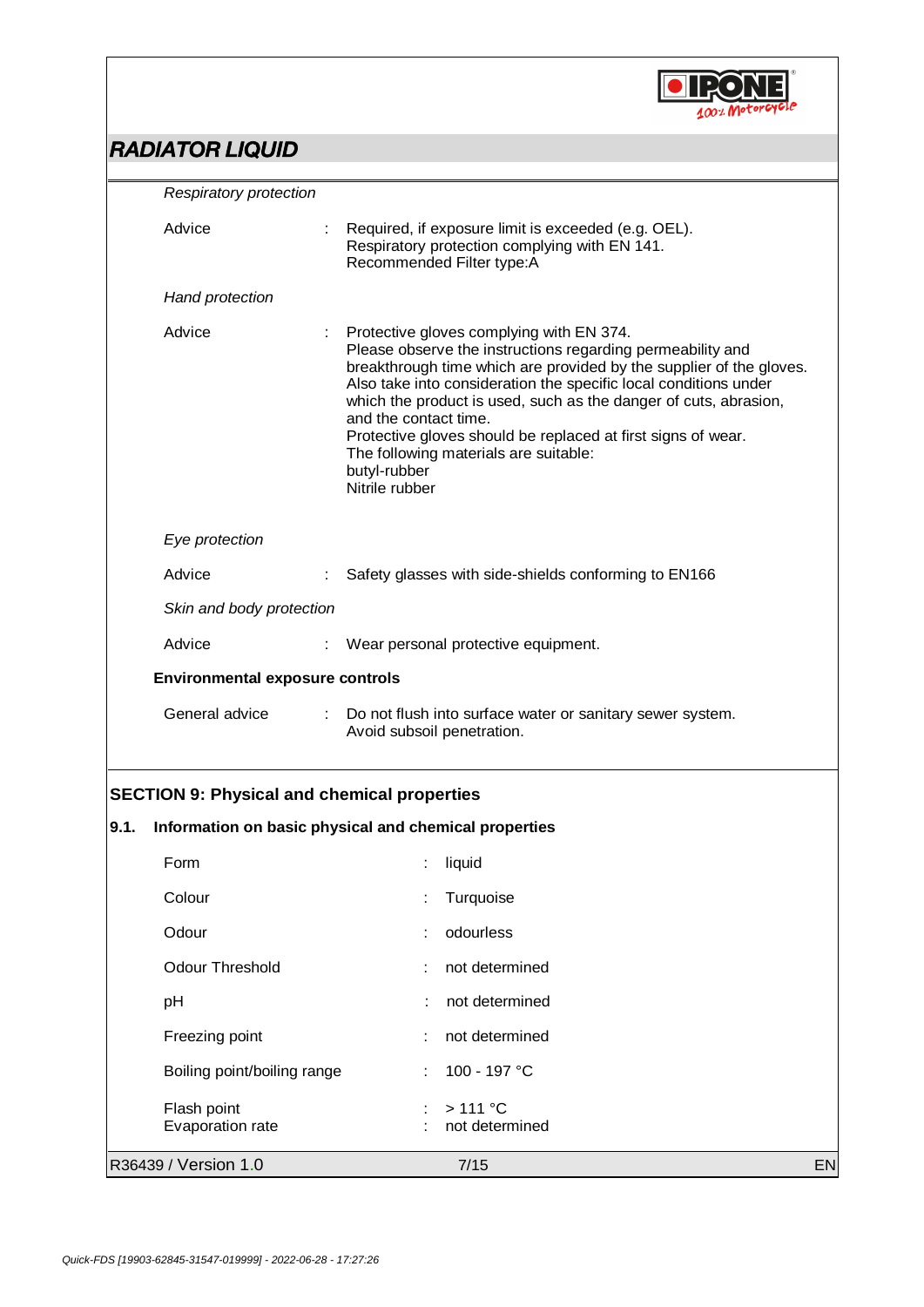

|      | Flammability (solid, gas)                   | ÷                                                     | The product is not flammable.                                 |  |
|------|---------------------------------------------|-------------------------------------------------------|---------------------------------------------------------------|--|
|      | Upper explosion limit                       | ÷.                                                    | 28 %(V)                                                       |  |
|      | Lower explosion limit                       | ÷                                                     | $3,2\%$ (V)                                                   |  |
|      | Vapour pressure                             |                                                       | not determined                                                |  |
|      | Relative vapour density                     | ÷                                                     | not determined                                                |  |
|      | Density                                     |                                                       | 1,07 - 1,08 g/cm3 (20 °C)                                     |  |
|      | Water solubility                            | ÷                                                     | soluble                                                       |  |
|      | Partition coefficient: n-octanol/water :    |                                                       | no data available                                             |  |
|      | Auto-ignition temperature                   | ÷                                                     | $>$ 398 °C                                                    |  |
|      | Thermal decomposition                       |                                                       | > 200 °C                                                      |  |
|      | Viscosity, dynamic                          |                                                       | not determined                                                |  |
|      | Explosivity                                 |                                                       | Product is not explosive.                                     |  |
|      | Oxidizing properties                        | ÷                                                     | not oxidising                                                 |  |
| 9.2. | <b>Other information</b>                    |                                                       |                                                               |  |
|      | No further information available.           |                                                       |                                                               |  |
|      |                                             |                                                       |                                                               |  |
|      | <b>SECTION 10: Stability and reactivity</b> |                                                       |                                                               |  |
|      | 10.1. Reactivity                            |                                                       |                                                               |  |
|      | Advice                                      |                                                       | : No decomposition if stored and applied as directed.         |  |
|      | 10.2. Chemical stability                    |                                                       |                                                               |  |
|      | Advice                                      |                                                       | : Stable under recommended storage conditions.                |  |
|      | 10.3. Possibility of hazardous reactions    |                                                       |                                                               |  |
|      | Hazardous reactions                         |                                                       | : No dangerous reaction known under conditions of normal use. |  |
|      | 10.4. Conditions to avoid                   |                                                       |                                                               |  |
|      | Conditions to avoid                         |                                                       | : Heat, flames and sparks. Exposure to moisture Temperatures  |  |
|      | Thermal decomposition                       | above 40°C. Exposure to light.<br>: >200 $^{\circ}$ C |                                                               |  |
|      | 10.5. Incompatible materials                |                                                       |                                                               |  |

R36439 / Version 1.0 **B** 8/15 **EN**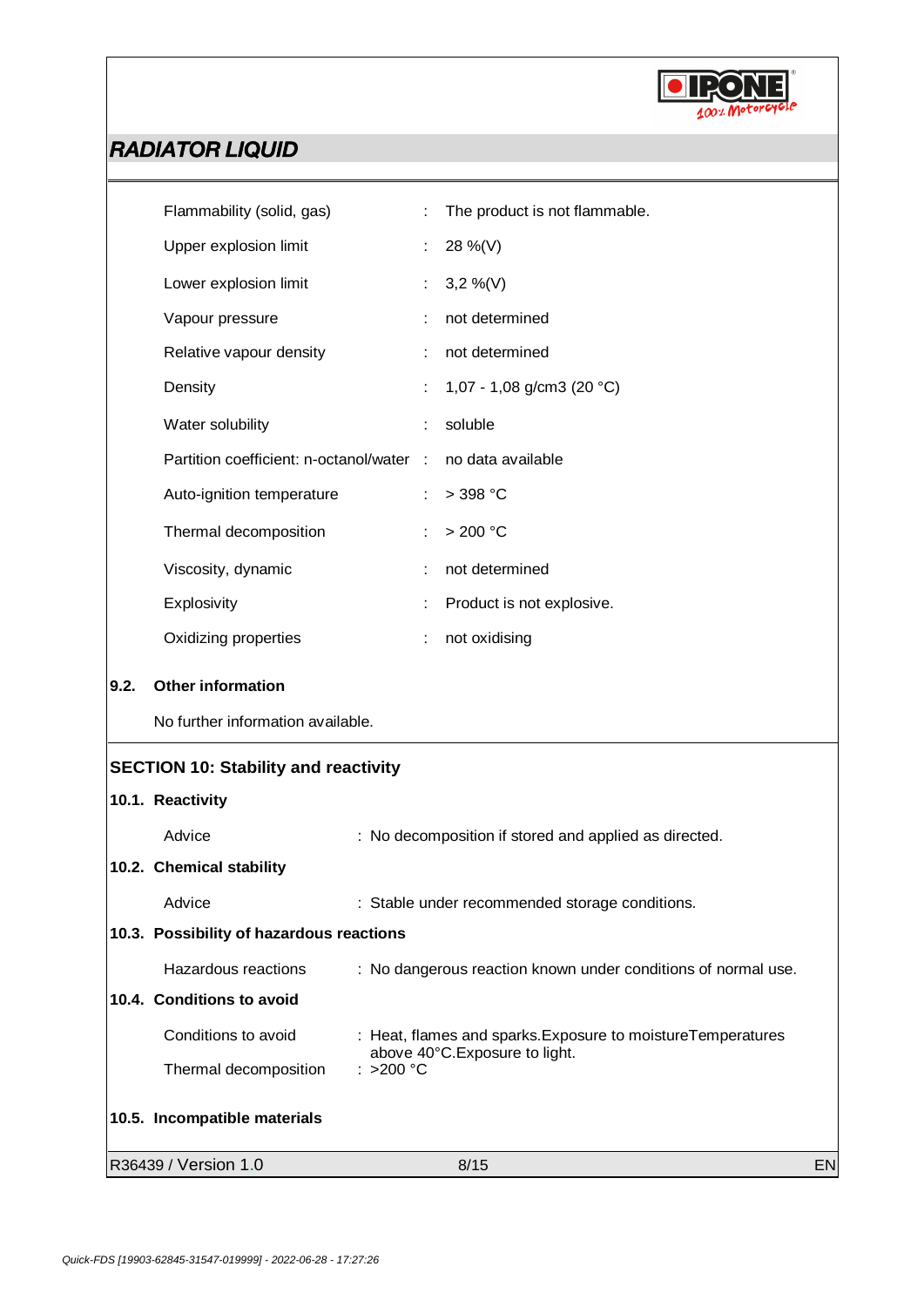

Materials to avoid : Strong oxidizing agents, Acids, Bases, Combustible material

#### **10.6. Hazardous decomposition products**

Hazardous decomposition : Carbon oxides products

### **SECTION 11: Toxicological information**

#### **11.1. Information on toxicological effects**

|                      | <b>Acute toxicity</b>                                                                             |  |
|----------------------|---------------------------------------------------------------------------------------------------|--|
|                      | Oral                                                                                              |  |
|                      |                                                                                                   |  |
|                      | Please find this information in the listing of the                                                |  |
|                      | component/components below in this section.                                                       |  |
|                      | <b>Inhalation</b>                                                                                 |  |
|                      | Please find this information in the listing of the                                                |  |
|                      | component/components below in this section.                                                       |  |
|                      | <b>Dermal</b>                                                                                     |  |
|                      | Please find this information in the listing of the                                                |  |
|                      | component/components below in this section.                                                       |  |
|                      | <b>Irritation</b>                                                                                 |  |
|                      | <b>Skin</b>                                                                                       |  |
|                      |                                                                                                   |  |
| Result               | Please find this information in the listing of the<br>component/components below in this section. |  |
|                      | <b>Eyes</b>                                                                                       |  |
| Result               | Please find this information in the listing of the                                                |  |
|                      | component/components below in this section.                                                       |  |
|                      | <b>Sensitisation</b>                                                                              |  |
| Result               | Please find this information in the listing of the<br>÷                                           |  |
|                      | component/components below in this section.                                                       |  |
|                      | <b>CMR</b> effects                                                                                |  |
|                      | <b>CMR Properties</b>                                                                             |  |
|                      |                                                                                                   |  |
| R36439 / Version 1.0 | 9/15                                                                                              |  |
|                      |                                                                                                   |  |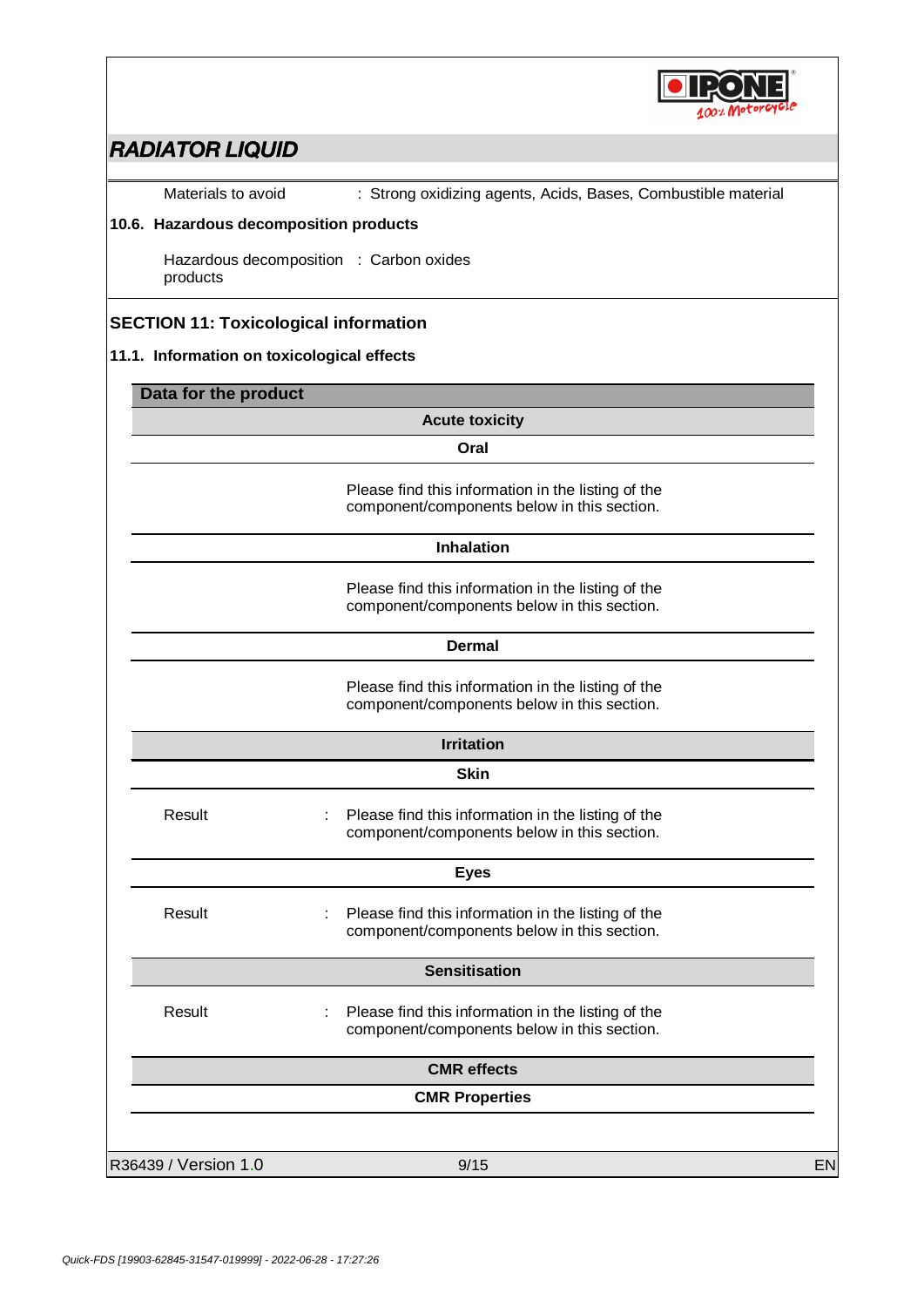

| Carcinogenicity       |   | Contains no ingredient listed as a carcinogen                                                     |    |
|-----------------------|---|---------------------------------------------------------------------------------------------------|----|
| Mutagenicity          |   | Contains no ingredient listed as a mutagen                                                        |    |
| Teratogenicity        |   | It is not considered teratogenic.                                                                 |    |
| Reproductive toxicity | ÷ | Contains no ingredient listed as toxic to reproduction                                            |    |
|                       |   | <b>Specific Target Organ Toxicity</b>                                                             |    |
|                       |   | <b>Single exposure</b>                                                                            |    |
| Remark                |   | The substance or mixture is not classified as specific target organ<br>toxicant, single exposure. |    |
|                       |   | <b>Repeated exposure</b>                                                                          |    |
| Remark                |   | May cause damage to organs through prolonged or repeated<br>exposure.                             |    |
|                       |   | <b>Other toxic properties</b>                                                                     |    |
|                       |   | <b>Repeated dose toxicity</b>                                                                     |    |
|                       |   | no data available                                                                                 |    |
|                       |   | <b>Aspiration hazard</b>                                                                          |    |
|                       |   | No aspiration toxicity classification,                                                            |    |
| <b>Component:</b>     |   | CAS-No. 107-21-1<br>ethanediol                                                                    |    |
|                       |   | <b>Acute toxicity</b>                                                                             |    |
|                       |   | Oral                                                                                              |    |
|                       |   | No valid data available.                                                                          |    |
|                       |   | Inhalation                                                                                        |    |
| <b>LC50</b>           |   | > 2,5 mg/l (Rat; 6 h; dust/mist)                                                                  |    |
|                       |   | <b>Dermal</b>                                                                                     |    |
| LD50                  |   | > 3500 mg/kg (Mouse, male and female)                                                             |    |
|                       |   | <b>Irritation</b>                                                                                 |    |
|                       |   | <b>Skin</b>                                                                                       |    |
|                       |   |                                                                                                   |    |
| R36439 / Version 1.0  |   | 10/15                                                                                             | EN |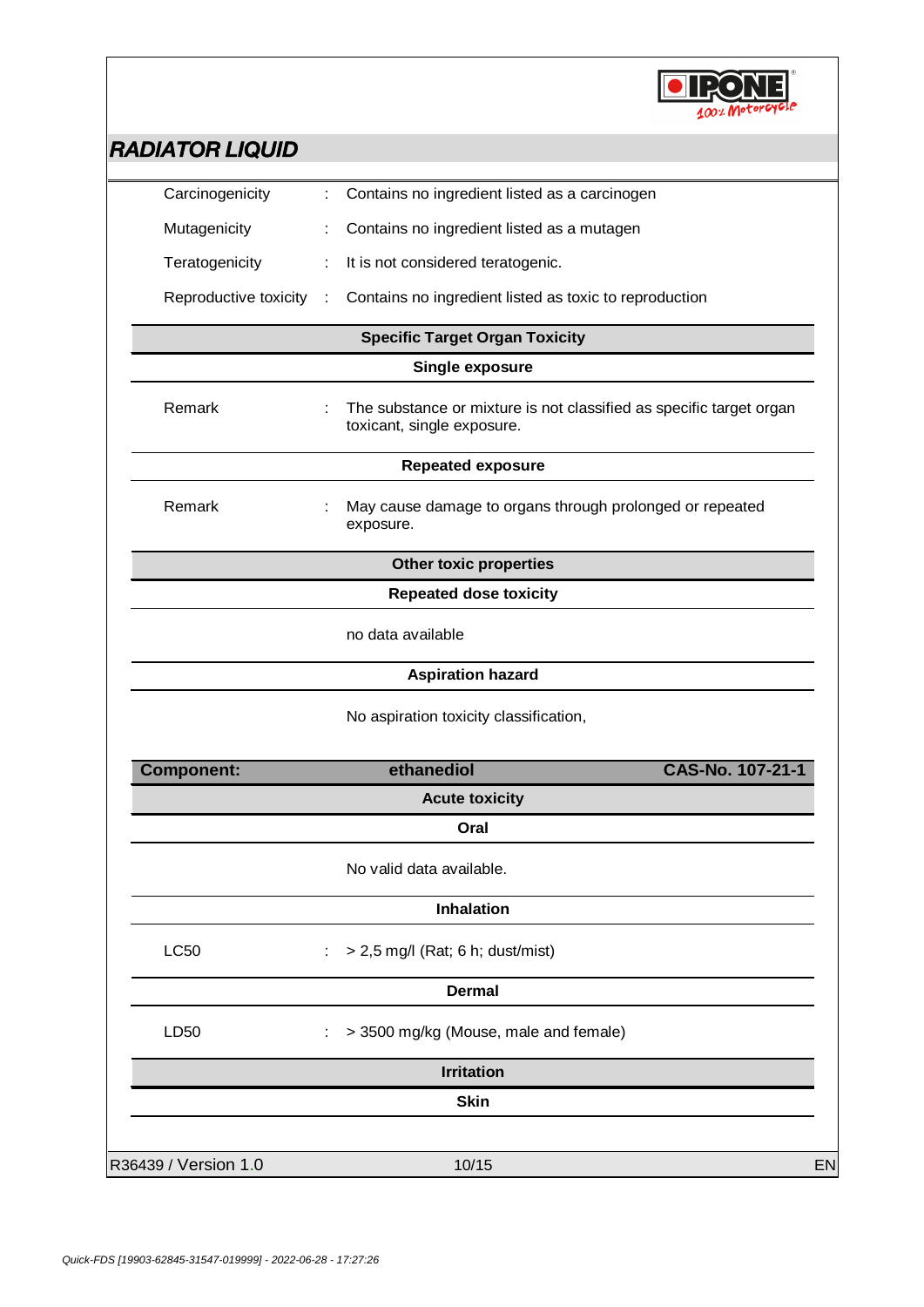

| NADIA I UN LIQUID                    |                                                                                           |                  |  |  |
|--------------------------------------|-------------------------------------------------------------------------------------------|------------------|--|--|
| Result                               | ÷<br>No skin irritation (Rabbit)                                                          |                  |  |  |
|                                      | <b>Eyes</b>                                                                               |                  |  |  |
| Result                               | No eye irritation (Rabbit)<br>÷                                                           |                  |  |  |
|                                      | <b>Sensitisation</b>                                                                      |                  |  |  |
| Result                               | not sensitizing (Maximisation Test; Dermal; Guinea pig) (OECD<br>÷<br>Test Guideline 406) |                  |  |  |
|                                      | <b>SECTION 12: Ecological information</b>                                                 |                  |  |  |
| 12.1. Toxicity                       |                                                                                           |                  |  |  |
| <b>Component:</b>                    | ethanediol                                                                                | CAS-No. 107-21-1 |  |  |
|                                      | <b>Acute toxicity</b>                                                                     |                  |  |  |
|                                      | <b>Fish</b>                                                                               |                  |  |  |
| <b>LC50</b>                          | 72860 mg/l (Pimephales promelas; 96 h) (static test; EPA OPP 72-<br>÷<br>1)               |                  |  |  |
|                                      | Toxicity to daphnia and other aquatic invertebrates                                       |                  |  |  |
| <b>EC50</b>                          | > 100 mg/l (Daphnia magna; 48 h) (OECD Test Guideline 202)<br>÷                           |                  |  |  |
|                                      | algae                                                                                     |                  |  |  |
| EC50                                 | 6500 - 13000 mg/l (Selenastrum capricornutum; 96 h) (End point:<br>Growth rate)           |                  |  |  |
| 12.2. Persistence and degradability  |                                                                                           |                  |  |  |
| <b>Component:</b>                    | ethanediol                                                                                | CAS-No. 107-21-1 |  |  |
| <b>Persistence and degradability</b> |                                                                                           |                  |  |  |
|                                      | <b>Biodegradability</b>                                                                   |                  |  |  |

Result : 90 - 100 % (aerobic; activated sludge; 53 mg/l; Related to: Dissolved organic carbon (DOC); Exposure Time: 10 d)(OECD Test Guideline 301A) Readily biodegradable

#### **12.3. Bioaccumulative potential**

| Component:           | ethanediol | CAS-No. 107-21-1 |
|----------------------|------------|------------------|
| R36439 / Version 1.0 | 11/15      | EN               |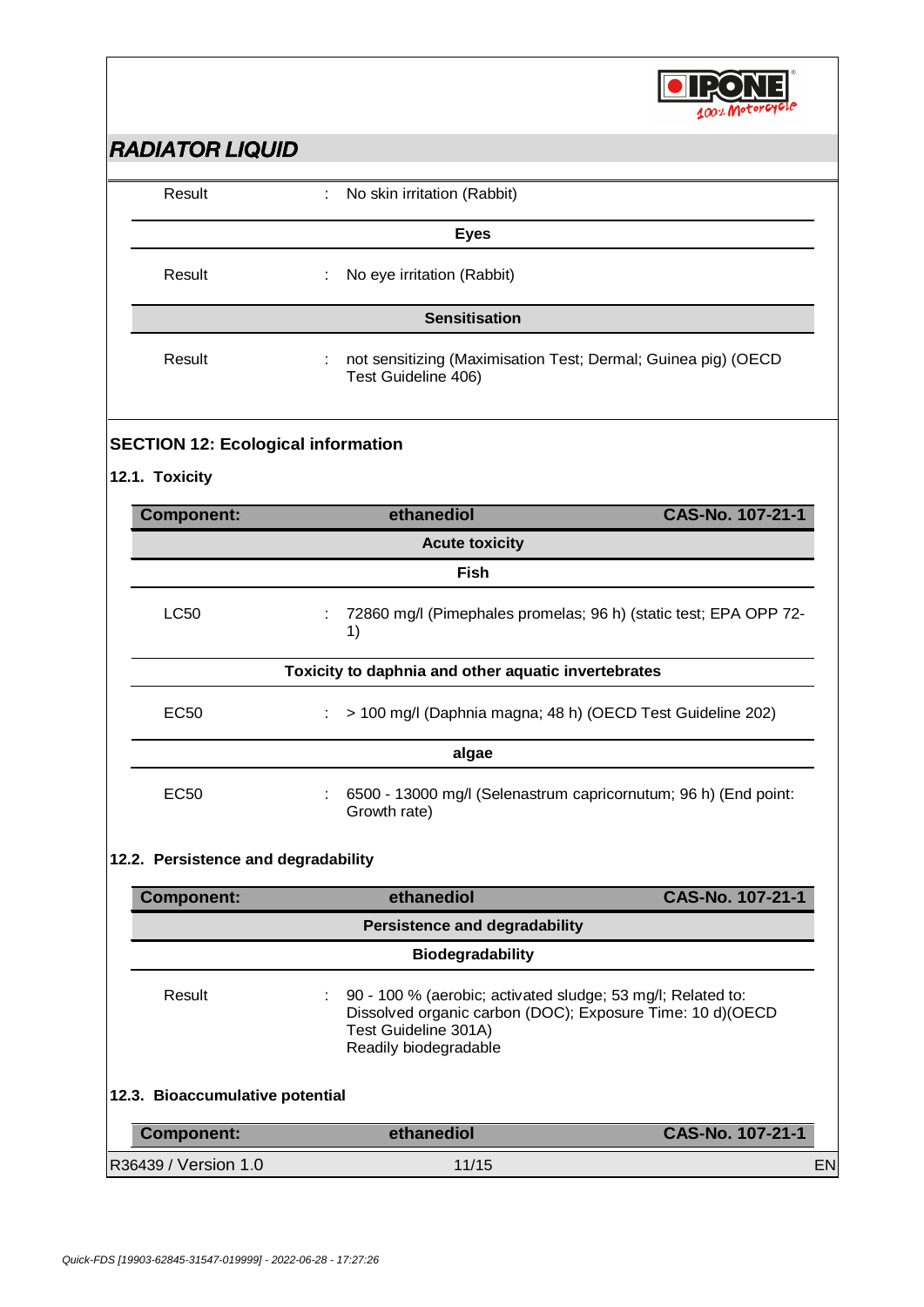

| Result | : $\log$ Kow ca. -1,36 (23 °C) ((calculated)) |
|--------|-----------------------------------------------|
|        |                                               |

Bioaccumulation is not expected.

### **12.4. Mobility in soil**

| <b>Component:</b> |   | ethanediol                                                                        | CAS-No. 107-21-1 |
|-------------------|---|-----------------------------------------------------------------------------------|------------------|
|                   |   | <b>Mobility</b>                                                                   |                  |
| Water             |   | : The product is water soluble.                                                   |                  |
| Air               |   | : The substance will not evaporate into the atmosphere from the<br>water surface. |                  |
| Soil              | ÷ | Adsorption to solid soil phase is not expected.                                   |                  |

#### **12.5. Results of PBT and vPvB assessment**

| Data for the product |                                                                                                                                                                                                                   |  |  |  |
|----------------------|-------------------------------------------------------------------------------------------------------------------------------------------------------------------------------------------------------------------|--|--|--|
|                      | <b>Results of PBT and vPvB assessment</b>                                                                                                                                                                         |  |  |  |
| Result               | : This mixture contains no substance considered to be persistent,<br>bioaccumulating and toxic (PBT)., This mixture contains no<br>substance considered to be very persistent and very<br>bioaccumulating (vPvB). |  |  |  |

#### **12.6. Other adverse effects**

| Data for the product |                                                                                         |  |  |  |
|----------------------|-----------------------------------------------------------------------------------------|--|--|--|
|                      | Additional ecological information                                                       |  |  |  |
| Result               | Do not flush into surface water or sanitary sewer system.<br>Avoid subsoil penetration. |  |  |  |

### **SECTION 13: Disposal considerations**

| 13.1. Waste treatment methods |                                                                                                                                                                                            |    |
|-------------------------------|--------------------------------------------------------------------------------------------------------------------------------------------------------------------------------------------|----|
| Product                       | Disposal together with normal waste is not allowed. Special<br>disposal required according to local regulations. Do not let<br>product enter drains. Contact waste disposal services.      |    |
| Contaminated packaging        | Empty contaminated packagings thoroughly. They can be<br>recycled after thorough and proper cleaning. If recycling is not<br>practicable, dispose of in compliance with local regulations. |    |
| R36439 / Version 1.0          | 12/15                                                                                                                                                                                      | EN |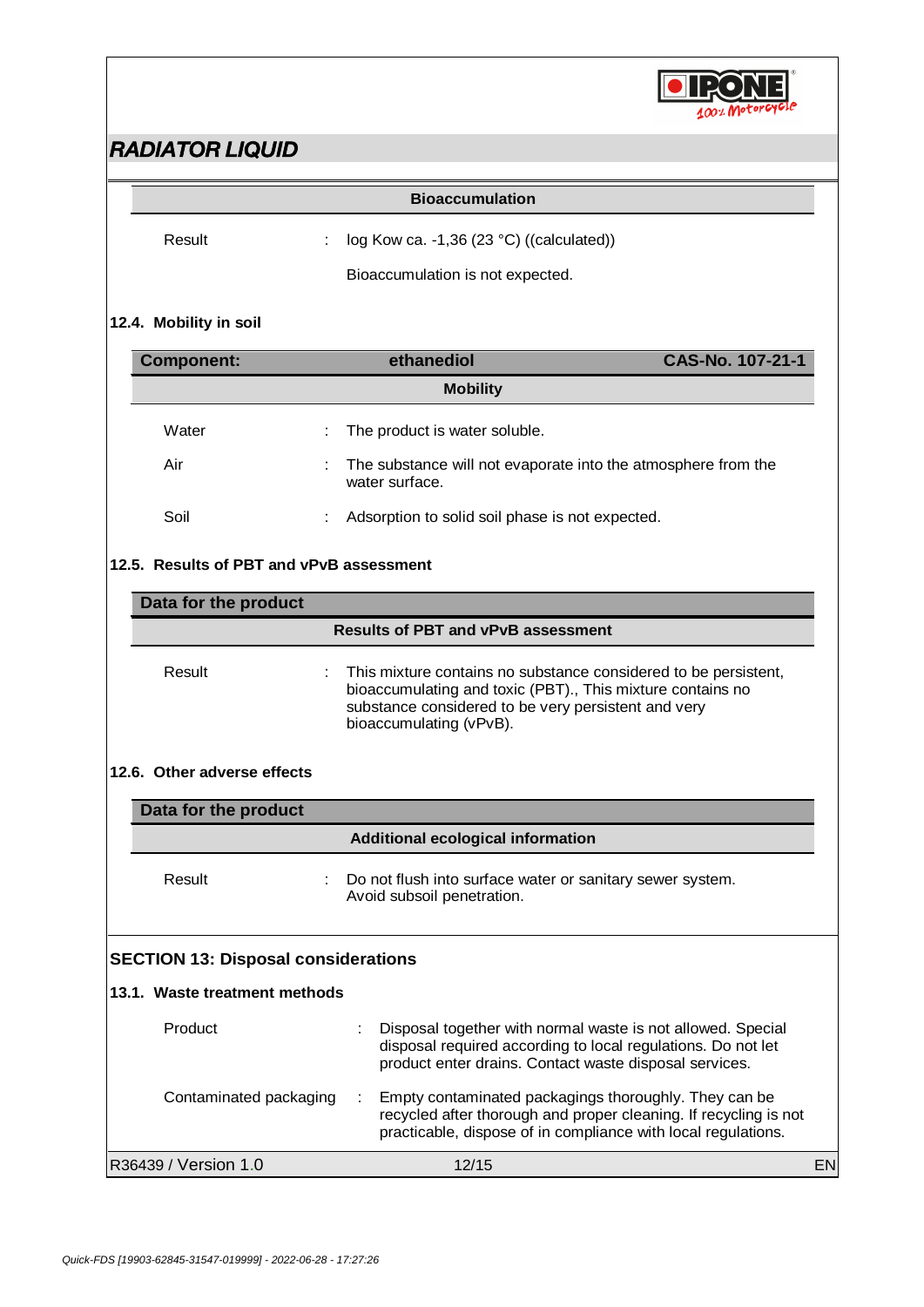

| European Waste<br>Catalogue Number                                                                      | No waste code according to the European Waste Catalogue<br>can be assigned for this product, as the intended use dictates<br>the assignment. The waste code is established in consultation<br>with the regional waste disposer. |           |  |  |
|---------------------------------------------------------------------------------------------------------|---------------------------------------------------------------------------------------------------------------------------------------------------------------------------------------------------------------------------------|-----------|--|--|
| <b>SECTION 14: Transport information</b>                                                                |                                                                                                                                                                                                                                 |           |  |  |
| Not dangerous goods for ADR, RID, IMDG and IATA.                                                        |                                                                                                                                                                                                                                 |           |  |  |
| 14.1. UN number                                                                                         |                                                                                                                                                                                                                                 |           |  |  |
| Not applicable.                                                                                         |                                                                                                                                                                                                                                 |           |  |  |
| 14.2. UN proper shipping name                                                                           |                                                                                                                                                                                                                                 |           |  |  |
| Not applicable.                                                                                         |                                                                                                                                                                                                                                 |           |  |  |
| 14.3. Transport hazard class(es)                                                                        |                                                                                                                                                                                                                                 |           |  |  |
| Not applicable.                                                                                         |                                                                                                                                                                                                                                 |           |  |  |
| 14.4. Packaging group                                                                                   |                                                                                                                                                                                                                                 |           |  |  |
| Not applicable.                                                                                         |                                                                                                                                                                                                                                 |           |  |  |
| 14.5. Environmental hazards                                                                             |                                                                                                                                                                                                                                 |           |  |  |
| Not applicable.                                                                                         |                                                                                                                                                                                                                                 |           |  |  |
| 14.6. Special precautions for user                                                                      |                                                                                                                                                                                                                                 |           |  |  |
| Not applicable.                                                                                         |                                                                                                                                                                                                                                 |           |  |  |
| 14.7. Transport in bulk according to Annex II of MARPOL 73/78 and the IBC Code                          |                                                                                                                                                                                                                                 |           |  |  |
| <b>IMDG</b><br>: Not applicable.                                                                        |                                                                                                                                                                                                                                 |           |  |  |
| <b>SECTION 15: Regulatory information</b>                                                               |                                                                                                                                                                                                                                 |           |  |  |
| 15.1. Safety, health and environmental regulations/legislation specific for the substance or<br>mixture |                                                                                                                                                                                                                                 |           |  |  |
| Data for the product                                                                                    |                                                                                                                                                                                                                                 |           |  |  |
| Nomenclature of<br>classified installations<br>(ICPE) - Directive<br>Seveso II                          | 1510 Storage of combustible products, substances and matters<br>above 500 tons in closed warehouse.                                                                                                                             |           |  |  |
| Nomenclature of<br>÷<br>classified installations<br>(ICPE) - Directive                                  | NC Not classified                                                                                                                                                                                                               |           |  |  |
| R36439 / Version 1.0                                                                                    | 13/15                                                                                                                                                                                                                           | <b>EN</b> |  |  |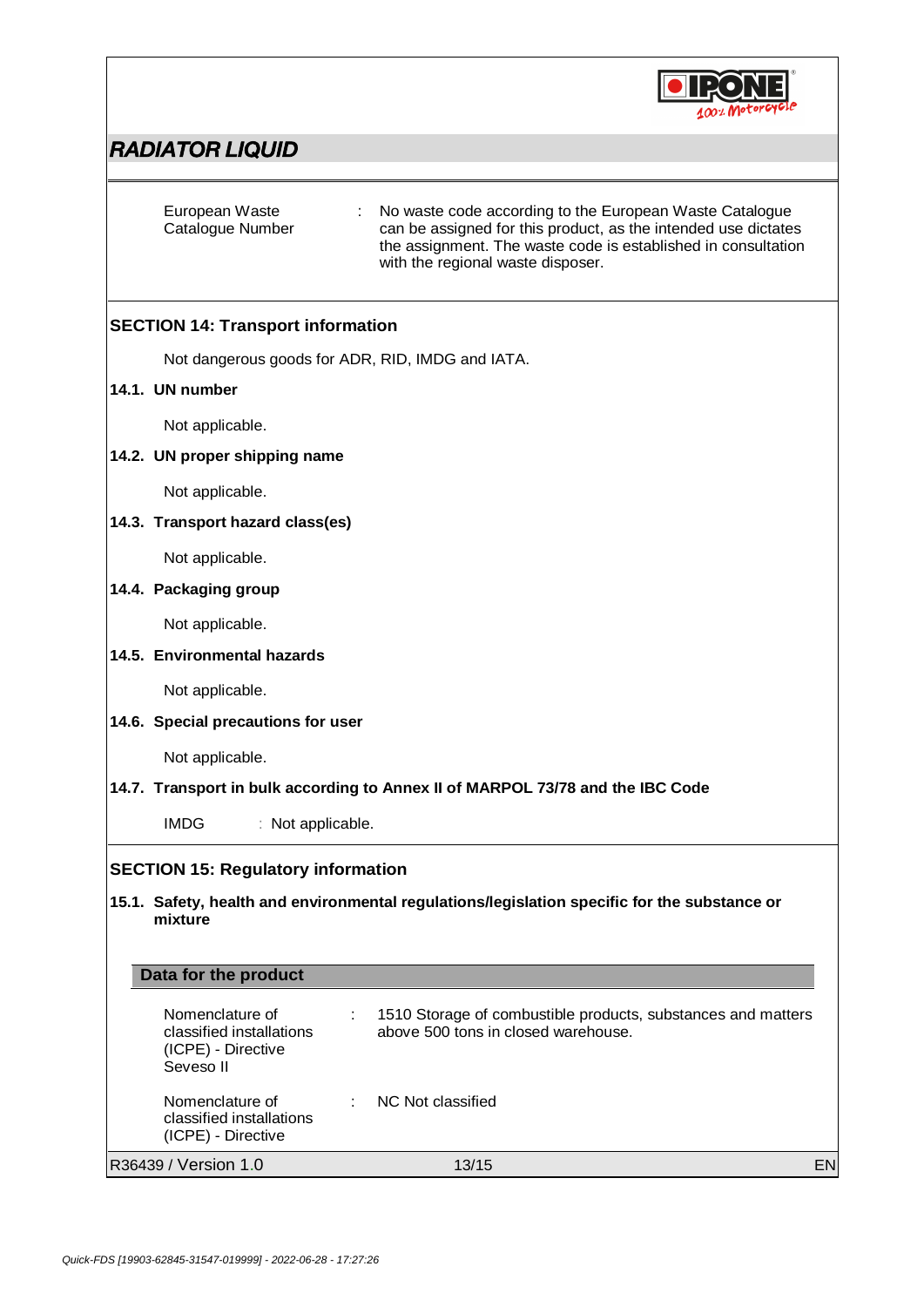

| Seveso III                           |                                                               |                                                               |  |
|--------------------------------------|---------------------------------------------------------------|---------------------------------------------------------------|--|
| <b>Component:</b>                    | ethanediol                                                    | CAS-No. 107-21-1                                              |  |
| <b>Notification status</b>           |                                                               |                                                               |  |
| ethanediol:                          |                                                               |                                                               |  |
| <b>Regulatory List</b>               | Notification                                                  | Notification number                                           |  |
| <b>AICS</b><br><b>DSL</b>            | <b>YES</b><br><b>YES</b>                                      |                                                               |  |
| <b>EINECS</b>                        | <b>YES</b>                                                    | 203-473-3                                                     |  |
| ENCS (JP)                            | <b>YES</b>                                                    | $(2)-230$                                                     |  |
| <b>IECSC</b>                         | <b>YES</b>                                                    |                                                               |  |
| ISHL (JP)<br>JEX (JP)                | <b>YES</b><br><b>YES</b>                                      | $(2)-230$<br>$(2)-230$                                        |  |
| KECI (KR)                            | <b>YES</b>                                                    | KE-13169                                                      |  |
| <b>NZIOC</b>                         | <b>YES</b>                                                    | HSR001534                                                     |  |
| PICCS (PH)                           | <b>YES</b>                                                    |                                                               |  |
| <b>TSCA</b>                          | <b>YES</b>                                                    |                                                               |  |
|                                      |                                                               |                                                               |  |
| 15.2. Chemical safety assessment     |                                                               |                                                               |  |
| no data available                    |                                                               |                                                               |  |
| <b>SECTION 16: Other information</b> |                                                               |                                                               |  |
|                                      |                                                               |                                                               |  |
|                                      | Full text of H-Statements referred to under sections 2 and 3. |                                                               |  |
| H302                                 | Harmful if swallowed.                                         |                                                               |  |
| H <sub>3</sub> 73                    | May cause damage to organs through prolonged or repeated      |                                                               |  |
|                                      | exposure.                                                     |                                                               |  |
| <b>Abbreviations and Acronyms</b>    |                                                               |                                                               |  |
| <b>BCF</b>                           | bioconcentration factor                                       |                                                               |  |
| <b>BOD</b>                           | biochemical oxygen demand                                     |                                                               |  |
| <b>CAS</b>                           | <b>Chemical Abstracts Service</b>                             |                                                               |  |
| <b>CLP</b>                           |                                                               | Classification, Labelling and Packaging                       |  |
| <b>CMR</b>                           |                                                               | carcinogenic, mutagenic or toxic to reproduction              |  |
| <b>COD</b>                           | chemical oxygen demand                                        |                                                               |  |
| <b>DNEL</b>                          | derived no-effect level                                       |                                                               |  |
| <b>EINECS</b>                        |                                                               |                                                               |  |
|                                      |                                                               | European Inventory of Existing Commercial Chemical Substances |  |
| <b>ELINCS</b>                        |                                                               | European List of Notified Chemical Substances                 |  |
| <b>GHS</b>                           | Chemicals                                                     | Globally Harmonized System of Classification and Labelling of |  |
| <b>LC50</b>                          | median lethal concentration                                   |                                                               |  |
| <b>LOAEC</b>                         | lowest observed adverse effect concentration                  |                                                               |  |
| <b>LOAEL</b>                         | lowest observed adverse effect level                          |                                                               |  |
| R36439 / Version 1.0                 | 14/15                                                         | EN                                                            |  |
|                                      |                                                               |                                                               |  |